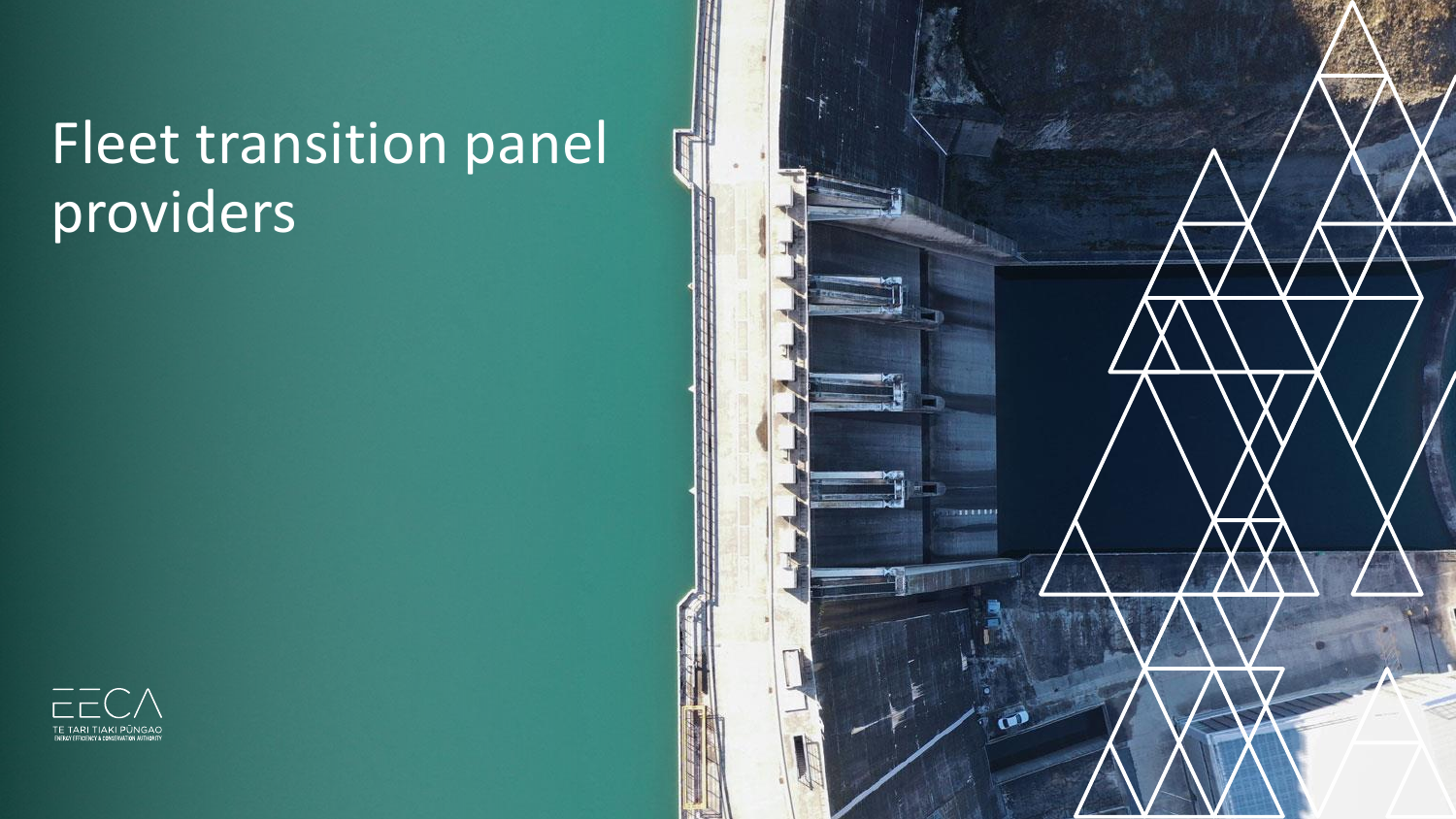

www.bishopfleet.com

#### Bishop Fleet Optimization

Derrick A Bishop

**Global Managing Director** 

[derrick.bishop@bishopfleet.com](mailto:derrick.bishop@bishopfleet.com) +61 (420) 740 437

Website: [www.bishopfleet.com](http://www.bishopfleet.com/)

Vehicle fleet optimisation reviews provide the solid platform required to make reliable Electric Vehicle (EV) transition decisions. Reviews employ GPS utilisation data to identify EV charge locations, EV battery capacity requirements and optimal fleet size. Some UK towing companies report that 85% of their work now relates to the collection of discharged EVs so you need to get this right.

Bishop Fleet Optimization (BFO) is NZ's most experienced, reputable and internationally trusted fleet consulting firm. More than 80 NZ/AU/US government departments use BFO to optimise their fleet size and utilisation. Treasuries also rely on our Kiwi innovation and subject matter expertise.

BFO started in Wellington NZ in 2000, and with EECA's help, our company changed how the US\$400 billion fleet industry optimise fleets. Our GPS snapshot methodology is recognised around the world as industry best practice to optimise fleet size.

EV transition is fraught with risk so experience, know-how, technology and a change management focus do matter. BFO clients rely on our templates and proven processes to achieve a successful project outcome every time. No GPS purchase is required. BFO can collect GPS data for you or use your existing data.

NZ Government fleets typically hold 14%-37% surplus vehicles with a 21% average so it is easy to overcapitalise with EVs. BFO is the reliable, proven choice to achieve the right outcome and assure your EV transition success.

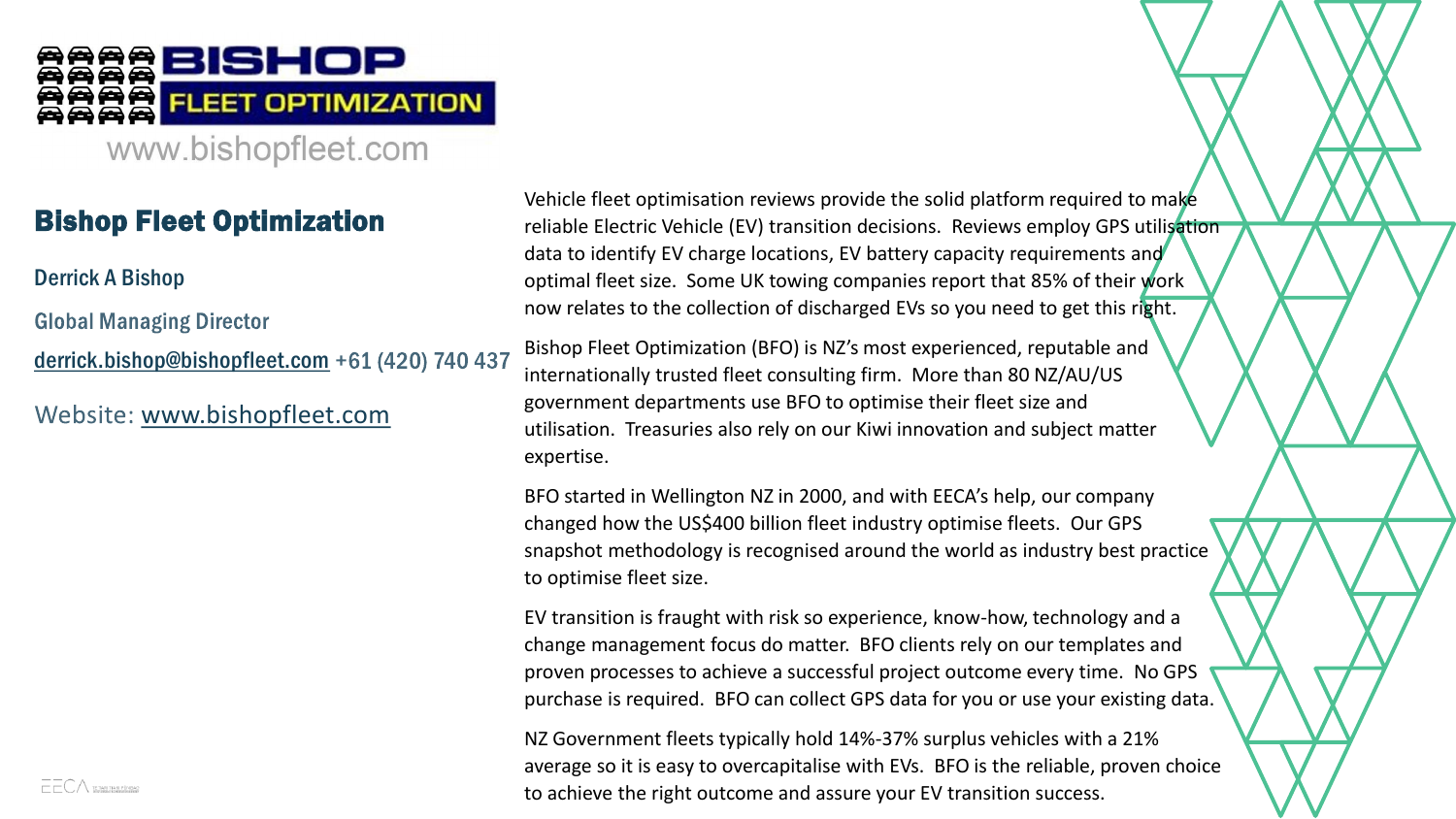

## Carbn Asset Management

#### Mark Ruddlesen

**Wellington-based contact** [Mark.Ruddlesen@carbn.nz](mailto:Mark.Ruddlesen@carbn.nz) / 027 300 2005

Richard Christensen

**Auckland-based contact** 

[Richard.Christensen@carbn.nz](mailto:Richard.Christensen@carbn.nz) / 027 5111 568

Website: [carbn.nz](https://carbn.nz/)

Carbn Asset Management (Carbn) are fleet transition specialists with a mandate to reduce fleet based emissions for a more sustainable New Zealand. This vision is aligned with that of our majority shareholder, New Zealand Green Investment Finance, (NZGIF), a Crown Entity.

For over 15 years we have been improving efficiencies, reducing cost and emissions from vehicle fleets within Government agencies and across NZ businesses from all sectors. We offer a total fleet decarbonisation process from planning through to implementation and ongoing transition partnership.

Carbn represents a low cost way of bringing impartial emission reduction experience and expertise into your business.

- Fleet Management
- Car Share Sectors
- Leasing & Electrification
- Data Science
- Fleet propulsion
- Mobility options

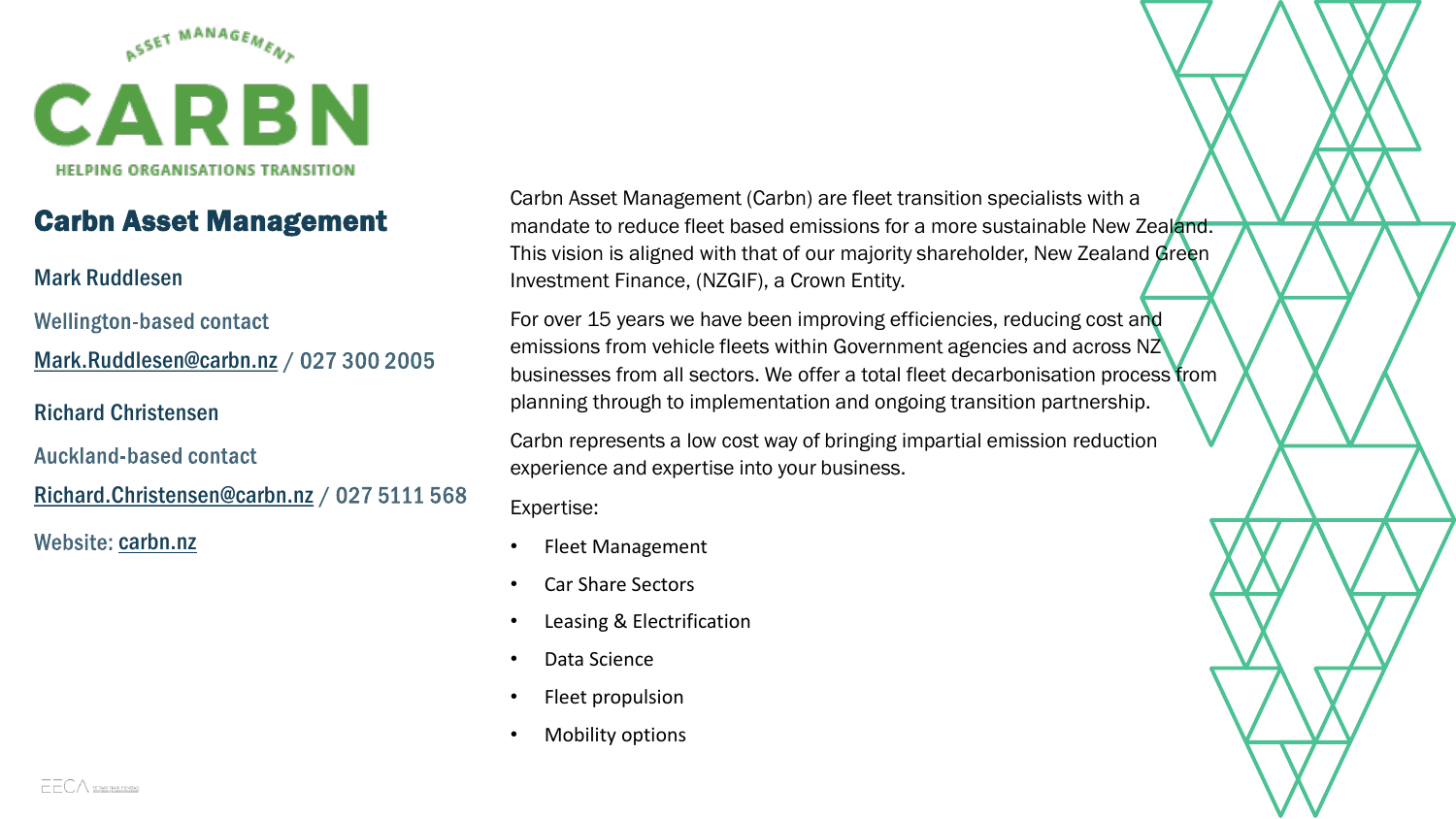

### CATCH Commercial Partners

#### Karen Whitehouse

karen@catchcommercial.co.nz 027 686 9046

#### Melvin Worth

melvin@catchcommercial.co.nz 022 413 0395

Website: [www.catchcommercial.co.nz](https://www.catchcommercial.co.nz/)

CATCH Commercial Partners can engage at any phase of your EV transition journey to help you identify opportunities and design your fleet decarbonisation strategy through to supporting you to deliver your desired outcomes.

We operate as an extension to your team and provide you with experienced hands that do the heavy lifting and turn strategy into action. We specialise in end-to-end commercial project management co-ordinating all aspects of your transition across your internal and external stakeholders.

Our fully-managed, seamless programme approach ensures you overcome any hurdles, such as EV charging infrastructure requirements, funding/budget challenges, or vehicle selection; and achieve your decarbonisation aspirations, as well as comply with related Government targets. Our experience extends across state sector, local government and district health boards.

- Fleet Audit/Optimisation
- Telematics/GPS
- Vehicle Selection
- TCO/lease/carbon modelling
- Funding/Subsidy Applications
- Services Procurement
- EV Charging Infrastructure Assessments
- Commercial Property Negotiations
- Fleet Policy/Process
- Governance & Change

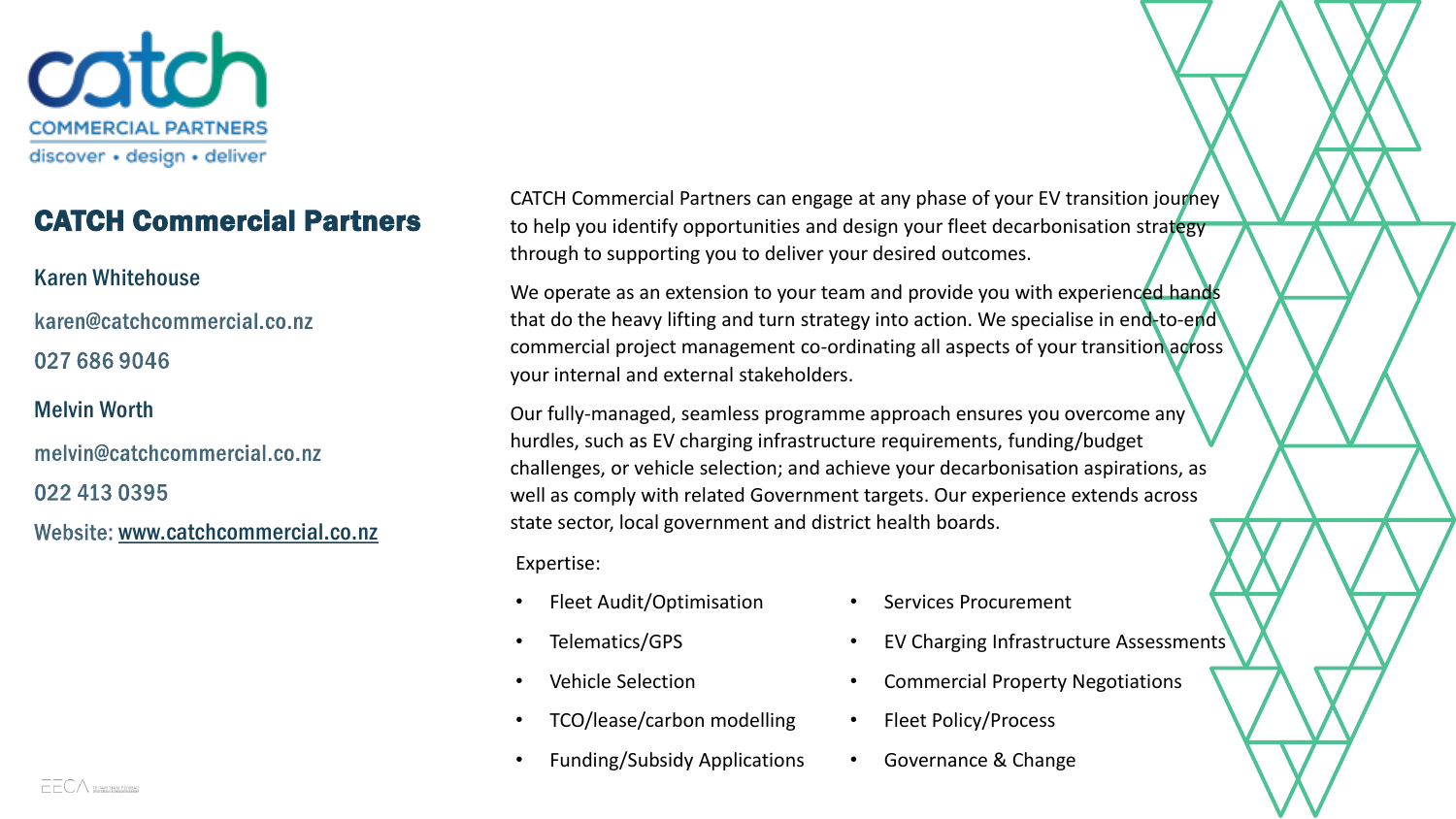

# Custom Fleet NZ

Daniel Malpass

[dmalpass@customfleet.co.nz](mailto:dmalpass@customfleet.co.nz)

029 2006846

Jane Morrison

[jmorrison@customfleet.co.nz](mailto:dmalpass@customfleet.co.nz)

021 2413061

Nicola Collins

[ncollins@customfleet.co.nz](mailto:dmalpass@customfleet.co.nz)

021914010

Website: [www.customfleet.co.nz](https://www.customfleet.co.nz/index.html)

Custom Fleet are NZ's largest fleet management organisation, with over 35,000 vehicles under management, including 1,000+ EVs.

Our offering includes strategic asset experts who provide bespoke analyses and actionable insights to drive greater efficiencies for your fleet.

When it comes to transition to electric vehicles (EV), our consultants: **Provide strategic guidance** so you can make astute fleet and future planning decisions

**Align your fleet** to your strategic, operational, financial, HR, safety and sustainability goals

**Deliver the benefits** of customised cost optimisation scenarios and strategic fleet plans

Case study: a recent fleet optimisation and EV transition consultancy for a large government agency resulted in an initial 20% transition to EVs and an overall fleet reduction of 40%. Further site by site utilisation studies have seen the fleet size reduce over the last 2 1/2 years - Resulting in cost savings, increased safety and directly contributing to their goal of zero emissions by 2025.

"We worked closely with Custom Fleet using their EV+ Program to help us decide the best EVs for our work practices and the configuration of the charging stations, such as the kilowatt charge, locations, quotations and installation."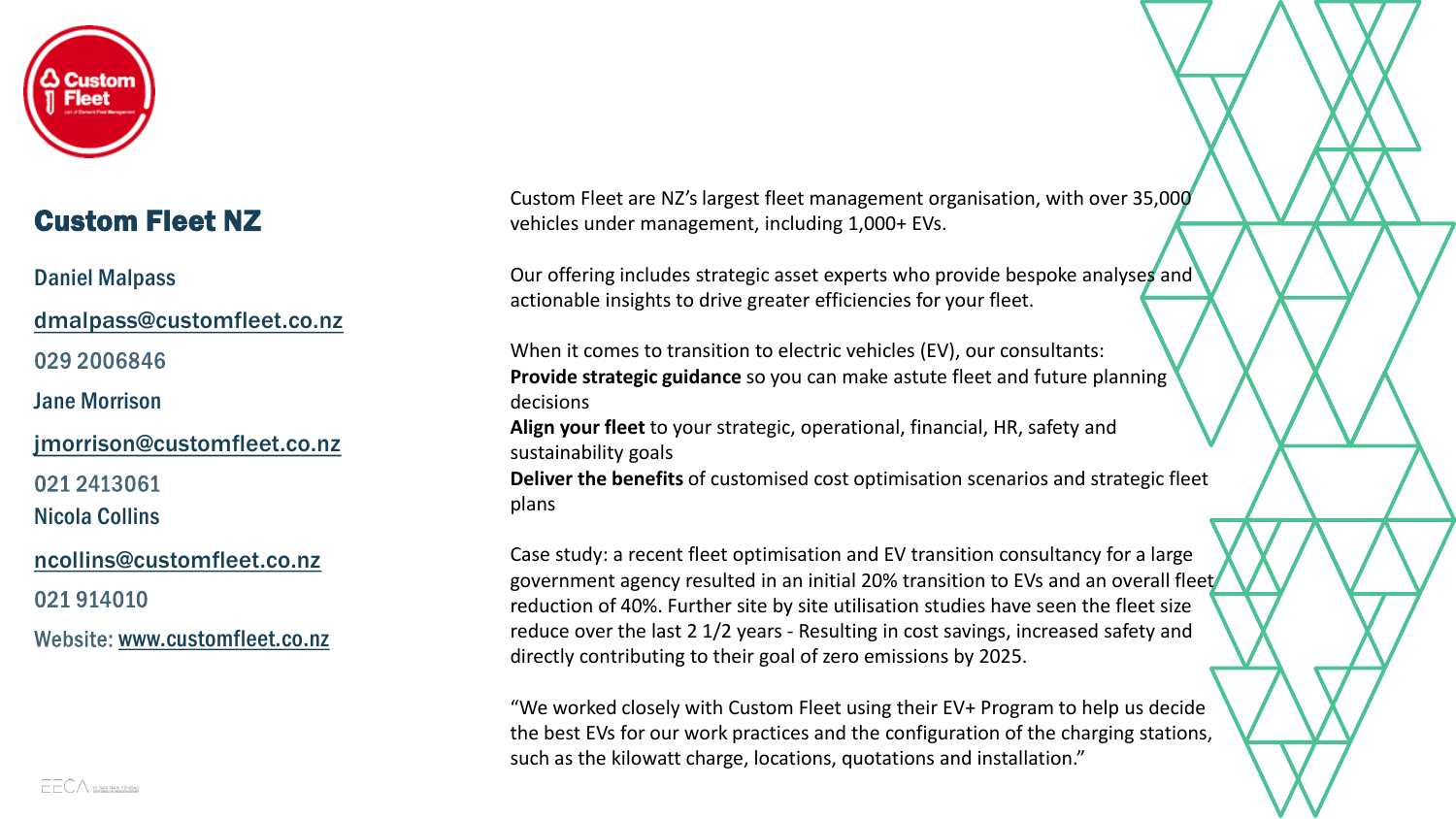

### Maximum Fleet Solutions

#### Karl Watson

**Senior Principal Consultant** [karl@maximumfleet.co.nz](mailto:karl@maximumfleet.co.nz) / 021 666 567 Website: [www.maximumfleet.co.nz](https://www.maximumfleet.co.nz/)

Starting his journey in the industry as an apprentice, Karl progressed to an A-Grade Qualified Automotive Engineer and subsequently worked in a myriad of roles, both here and overseas. These roles included group service management, group after-sales and marketing, through to dealer principal.

In 2004 Karl identified an opportunity to use this knowledge and experience to assist others struggling to get control of their fleet. Maximum Fleet Solutions was created as an independent fleet consultancy and has supported and guided a list of high-profile clients through all aspects of their fleet management requirements ever since. Maximum Fleet Solutions prides itself on always delivering the scope of work required within the designated timeframes, no matter how large or difficult the project may be.

Proudly New Zealand owned and operated, and utilising over 35 years motor industry experience, Maximum Fleet Solutions can work with you to ensure your fleet is operating at its optimum level.

- Fleet Review and Audit
- Fleet Transition
- Long Term Plan (LTP)
- Low Carbon and Electric Vehicle Projects
- Electric Vehicle Initiatives
- Electric Vehicle Policy Creation
- Electric Vehicle Procurement and Budgeting Strategies

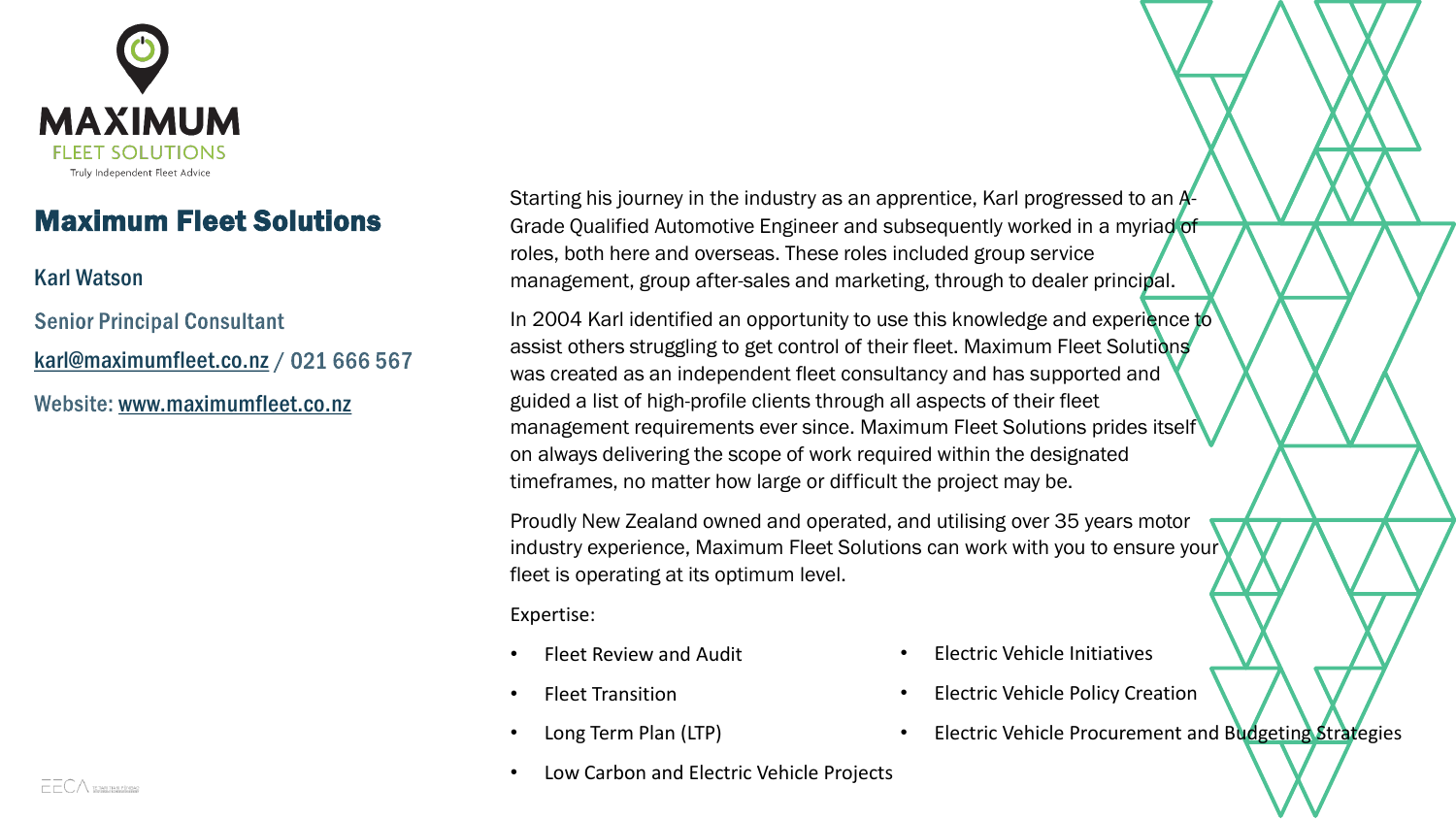

# Optifleet (Optimal Fleet Solutions)

Jack Gordon-Crosby

**Managing Director** 

[hello@optifleet.co.nz](mailto:hello@optifleet.co.nz) / 0800 678 446

Website: [www.optifleet.co.nz](https://www.optifleet.co.nz/)

As fleet lifecycle specialists, OptiFleet can assist with fleet audits and transition planning for decarbonisation, new vehicle procurement, fit-for-purpose vehicle requirements and specifications and strategic capital replacement plans. They also analyse vehicle utilisation and advise on fleet composition and vehicle optimisation.

The team has a strong focus on improving the sustainability of fleets, assisting with the transition to electric vehicles by developing tailored decarbonisation journeys and outlining charger infrastructure requirements and recommendations.

- **Fleet Audits**
- GPS Utilisation Studies
- Decarbonisation Transition Plans & Roadmaps
- Fleet Policy and Procedure Review
- Fleet Management Performance Reviews
- Charging Infrastructure Assessment
- Sustainability Reporting eCO2
- **Fit for Purpose Specifications**
- Fleet Procurement and Bid Management
- Total Cost of Ownership Modelling
- Future Trends Reporting

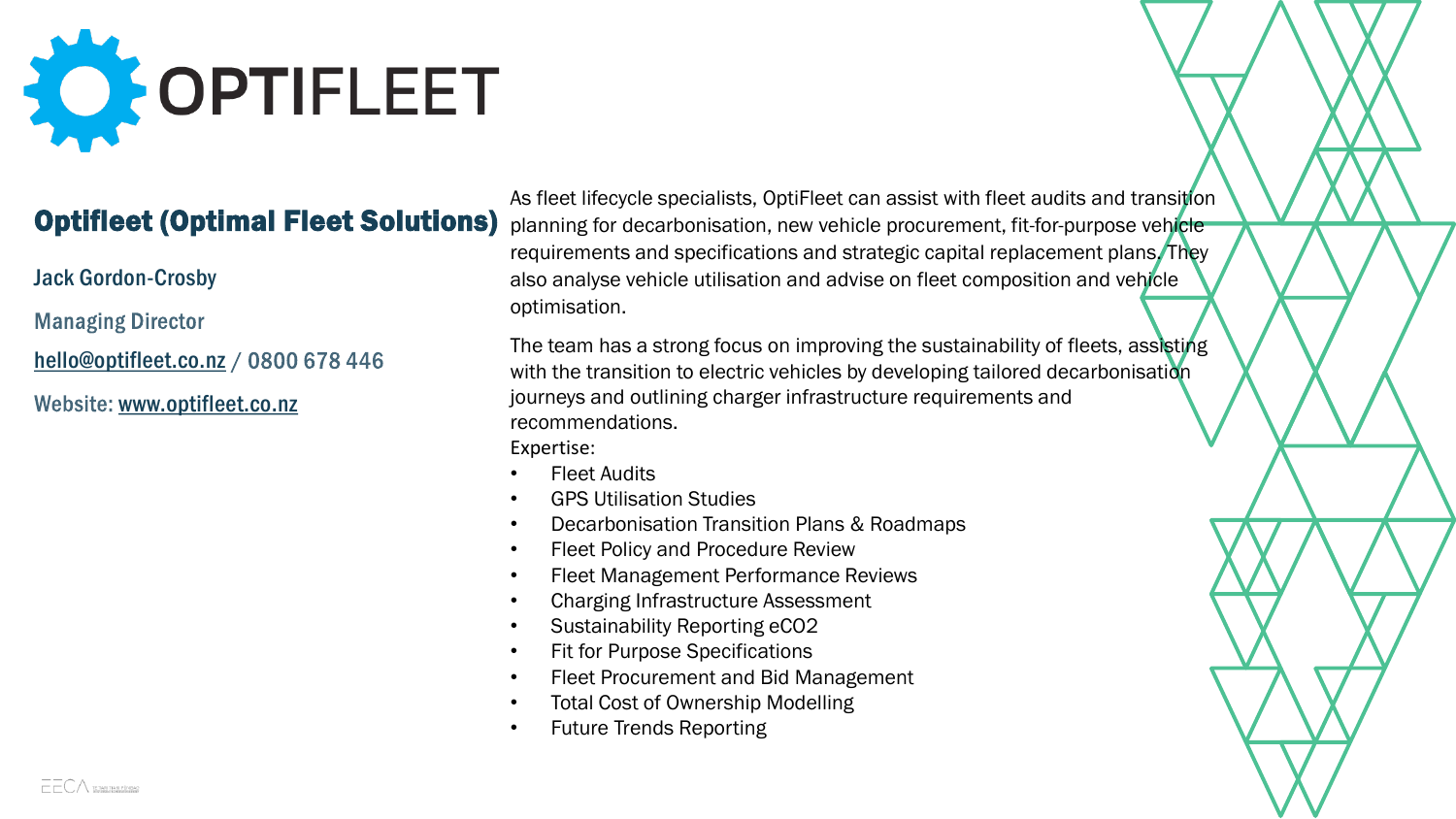

#### RedBook

#### Nick Auld

**General Manager** 

[Nick.auld@redbook.co.nz](mailto:Nick.auld@redbook.co.nz) / 029 432 5443 Website: [www.redbook.co.nz](https://www.redbook.co.nz/index.php)

Our General Manager for NZ, Nick Auld, has 25 years' fleet experience having been Executive Director of Custom Fleet in NZ. Nick was also GM of Custom Fleet in the UK and has relevant specialist experience in Asset Risk Pricing, Future Values (RVs), Remarketing and Disposals, Fleet Strategy and Fleet Procurement. He is MCIPS qualified.

Our Head of Pricing and Research, John Hutchings, was Leaseplan's Operations Director responsible for Risk and Residual Values, Disposals and Procurement.

Based in Auckland, RedBook NZ has been researching the NZ motor industry for more than 30 years.

- Automotive Research
- Used Values (Wholesale and Retail)
- Bulk Fleet Valuations
- Price Ahead Future Values
- Residual Value Forecasts
- Fleet disposal and remarketing expertise
- Fleet Procurement expertise
- Bespoke research
- RedBook ID Vehicle Identification
- RRP Data
- Vehicle Specification Data
- Standard Equipment Data
- Optional Equipment Data

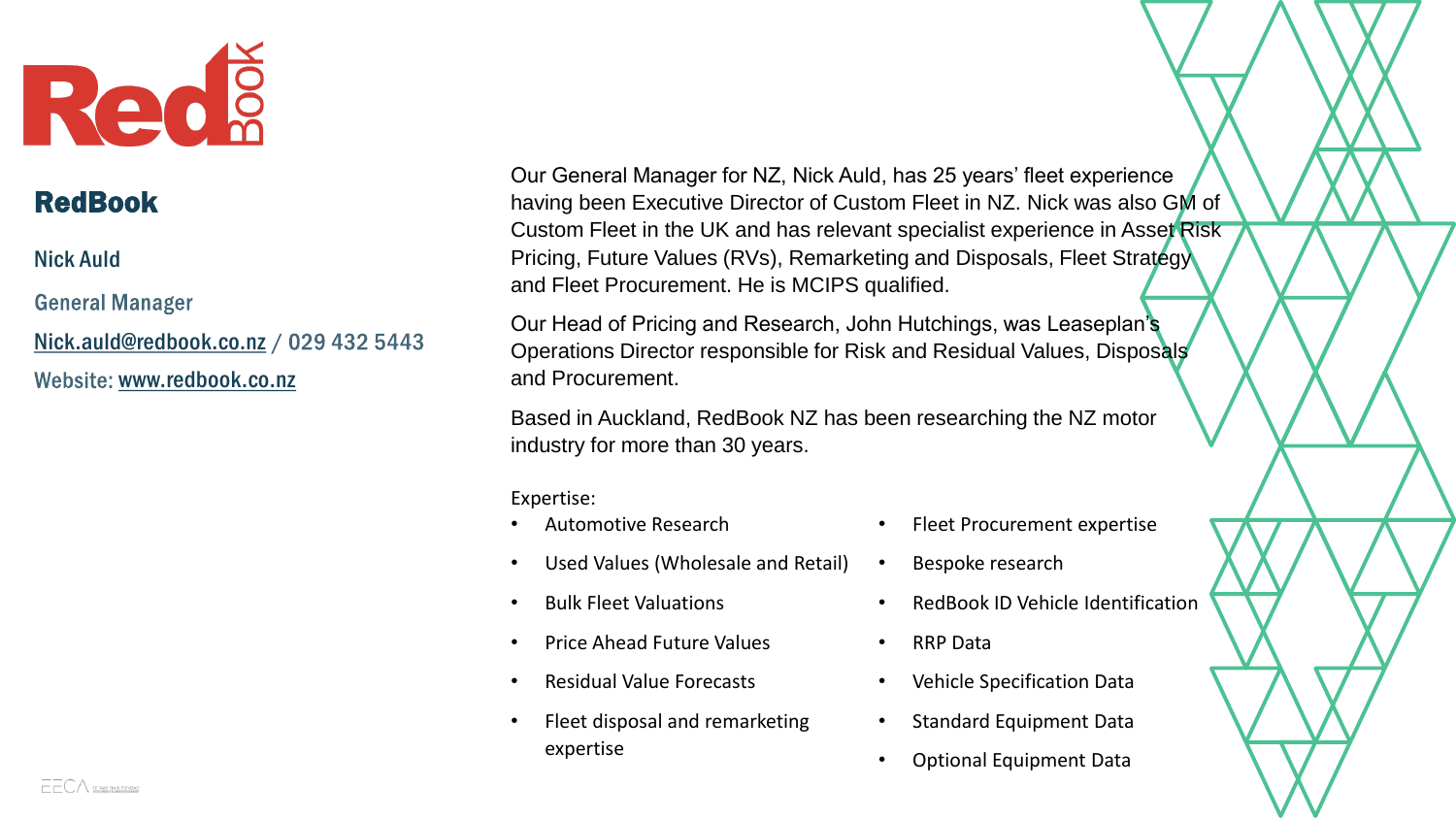

#### Singer Electric

Hayden Dooney

[h.dooney@singer.co.nz](mailto:h.dooney@singer.co.nz) 09 379 9990 / 021 997313 Established in 1953, Singer Electric is a New Zealand owned and operated company focused on energising the transformation of buildings and transportation to achieve a more sustainable future.

Hayden and the team at Singer Electric offer a comprehensive range of fleet audit consultancy services. Leveraging off their experience transitioning the Crown fleet, Corrections and other public sector fleets, Singer understand the demands on public sector agencies and will ensure a timely and comprehensive response to your requirements.

Singer Electric operate in the commercial, transport and solar generation sectors nationally, with a large and diverse portfolio of customers in both the public and private sectors and fully understand how vital power is to your needs and the fact that it is the driving force of business, life and leisure.

- Government Fleet Auditing
- Fleet Optimisation
- Site electrical Infrastructure auditing
- EV Charge Point installation and maintenance
- Energy Efficiency, EV ChargePoint and E-mobility software